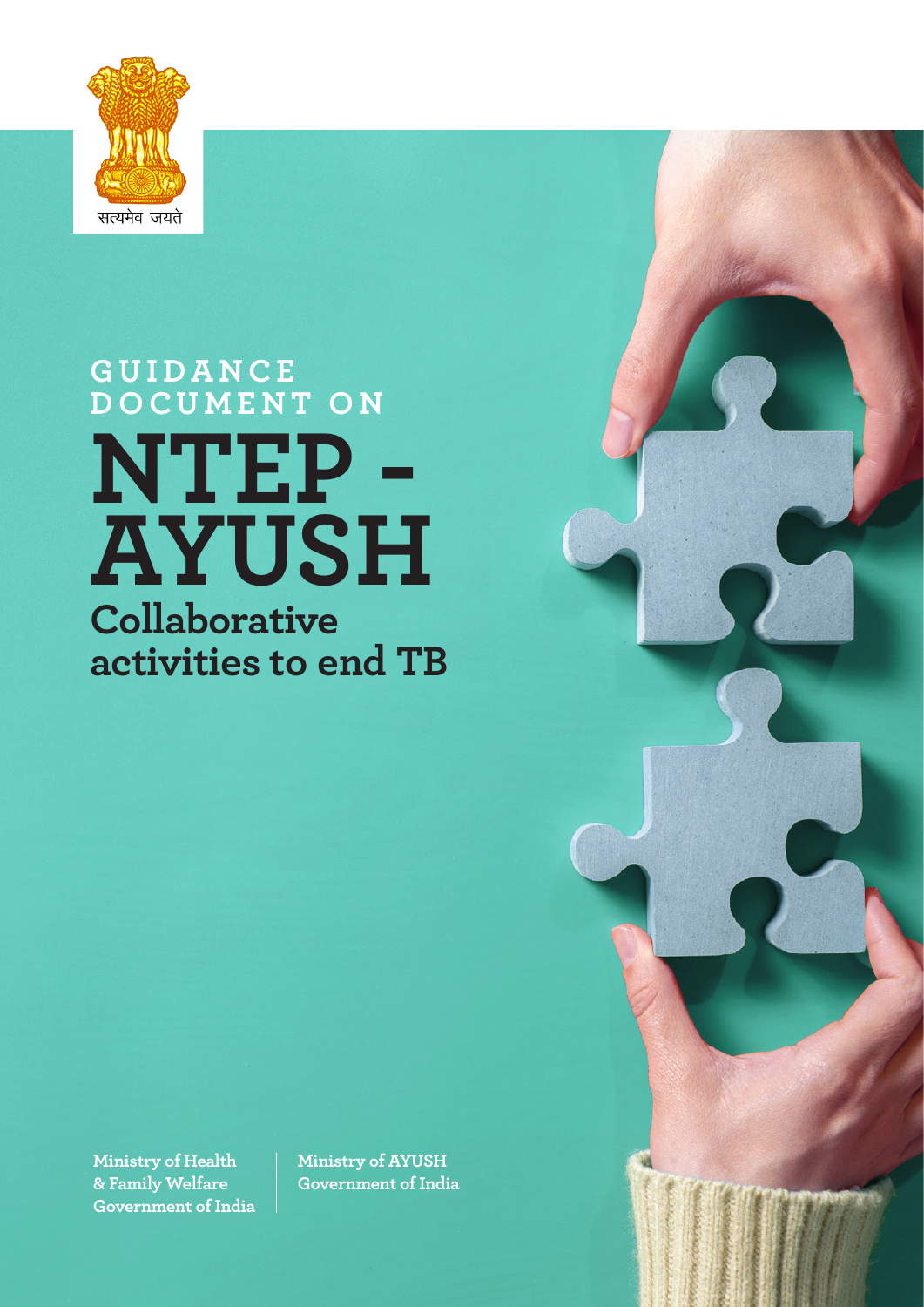# CONTENTS

| <b>01 Introduction &amp; Background</b>                                    | 3      |
|----------------------------------------------------------------------------|--------|
| 1.1 End TB Strategy<br>1.2 National AYUSH Mission (NAM)                    | 4<br>4 |
|                                                                            |        |
| <b>03 Rationale and Collaboration</b>                                      | 6      |
| 3.1 Collaborative framework                                                | 6      |
| 3.1.1 Areas of collaboration                                               | 6      |
| 3.1.1.1 At Service delivery level in Public Health System                  | 6      |
| 3.1.1.2 AYUSH College Level:                                               | 7      |
| 3.1.1.3 Private sector from district & below level                         | 8      |
| 04 Operational guidelines for implementation                               | 9      |
| 4.1 Formation of Technical Working Group (TWG) at National and State level | 9      |
| 05 Support extended to AYUSH practitioners by NTEP                         | 9      |
| <b>06 Review Mechanism</b>                                                 | 10     |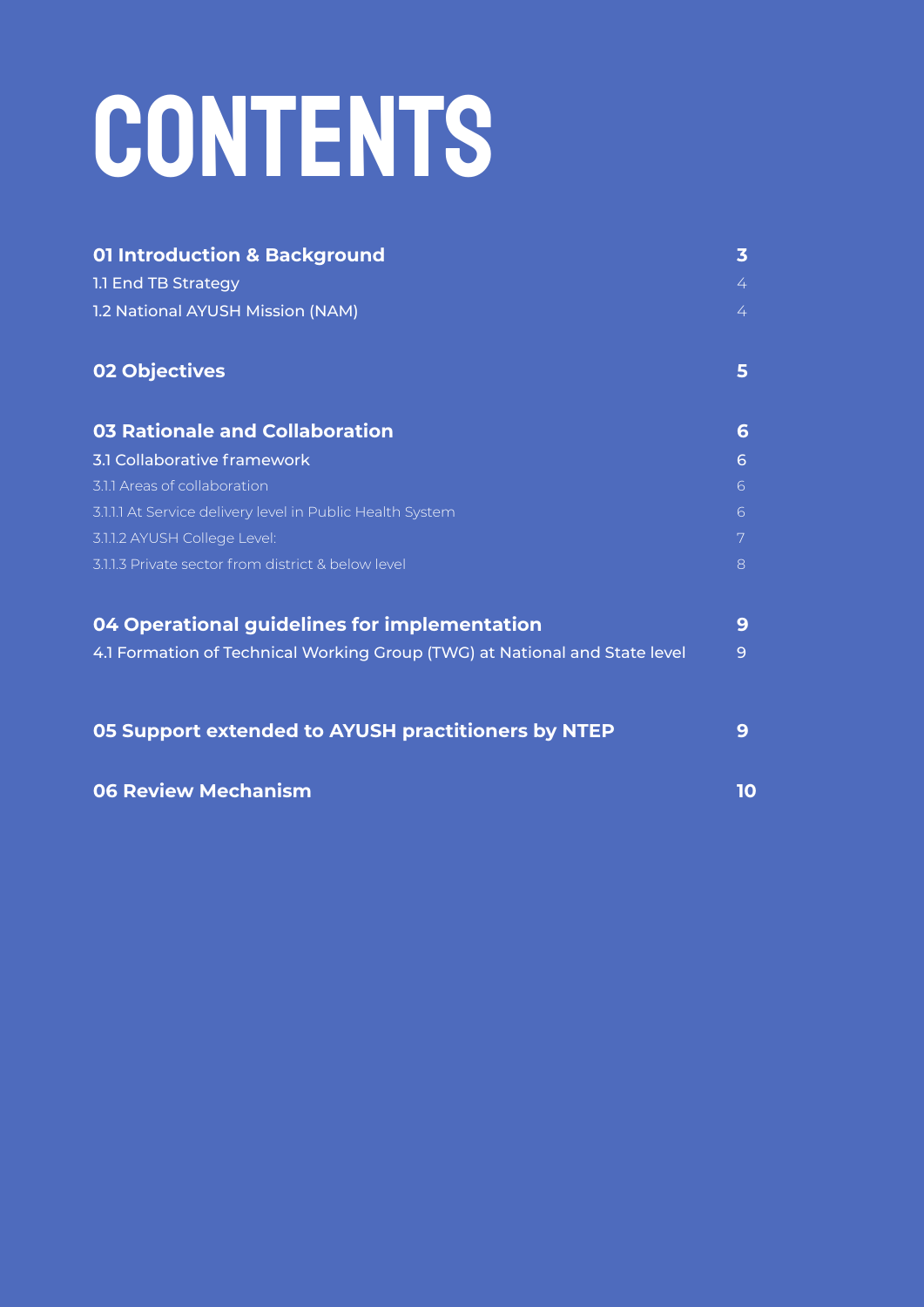## INTRODUCTION & **BACKGROUND**

India accounts for a quarter of the Global TB burden with an estimated 27 lakh new cases in the year 2019. TB elimination has been accorded high priority by the Ministry of Health and Family Welfare, Government of India. India has taken decisive steps for ending TB in the country by 2025. The National TB Elimination program has been progressively strengthened to address the requirements at the field level. The spread of human immunodeficiency virus (HIV) during the last two decades, emergence of various forms of Drug Resistant TB (DR-TB), and a vast, fragmented private sector continue to pose challenges in effectively Ending TB . Several initiatives have been launched at the national level such as: mandatory notification of TB cases (2012), development of Standard for TB Care in India (STCI)(2014), comprehensive, web-based, case-based surveillance system for TB – NIKSHAY, use of rapid molecular diagnostics like CBNAAT and TruNAT, successful innovations in private sector engagement for TB care- Universal Access to TB Care (UATBC), Patient Provider Support Agencies(PPSA) for effective private sector engagement and widely appreciated collaboration to address TB and HIV comorbidity.

A considerable progress has been made in addressing Drug Resistant TB with focus on Drug Susceptibility Testing (DST) guided treatment including decentralized molecular diagnostics and decentralized treatment at district level, introduction of newer drugs (like bedaquiline, delamanid). Pediatric TB, nutritional support through Nikshay Poshan Yojana (NPY) by Direct Benefit Transfer (DBT), active case finding, intensified case finding and urban TB control models have been made and a major progress has also been achieved in advocacy and communication areas evident in the form of National TB Summit, TB Harega Desh Jeetega campaign and involvement of TB affected communities at every level in decision making through National, State and district level TB forum.

In our fight against TB, the Hon'ble Prime Minister has set a bold target of a 'TB- free India by 2025', five years ahead of the global target of 2030. The Government of India rolled out India's National Strategic Plan (NSP) 2017-2025 to realize this vision of making India TB Free through new strategies and innovations such as reaching out to the unreached, engaging private providers, providing free diagnostics and treatment to all TB patients including those seeking care from private sector. Engaging providers from all sectors and different branches of medicine has also been described as one of the key strategies to fight TB. With the focus of India's TB Programme shifting from just controlling the disease to adopting multi-pronged strategies to end TB in the country, the Programme has been renamed the National TB Elimination Programme (NTEP) from 1st Jan 2020.

India accounts for a quarter of the **Global TB burden with an estimated 27 lakh new cases in the year 2019**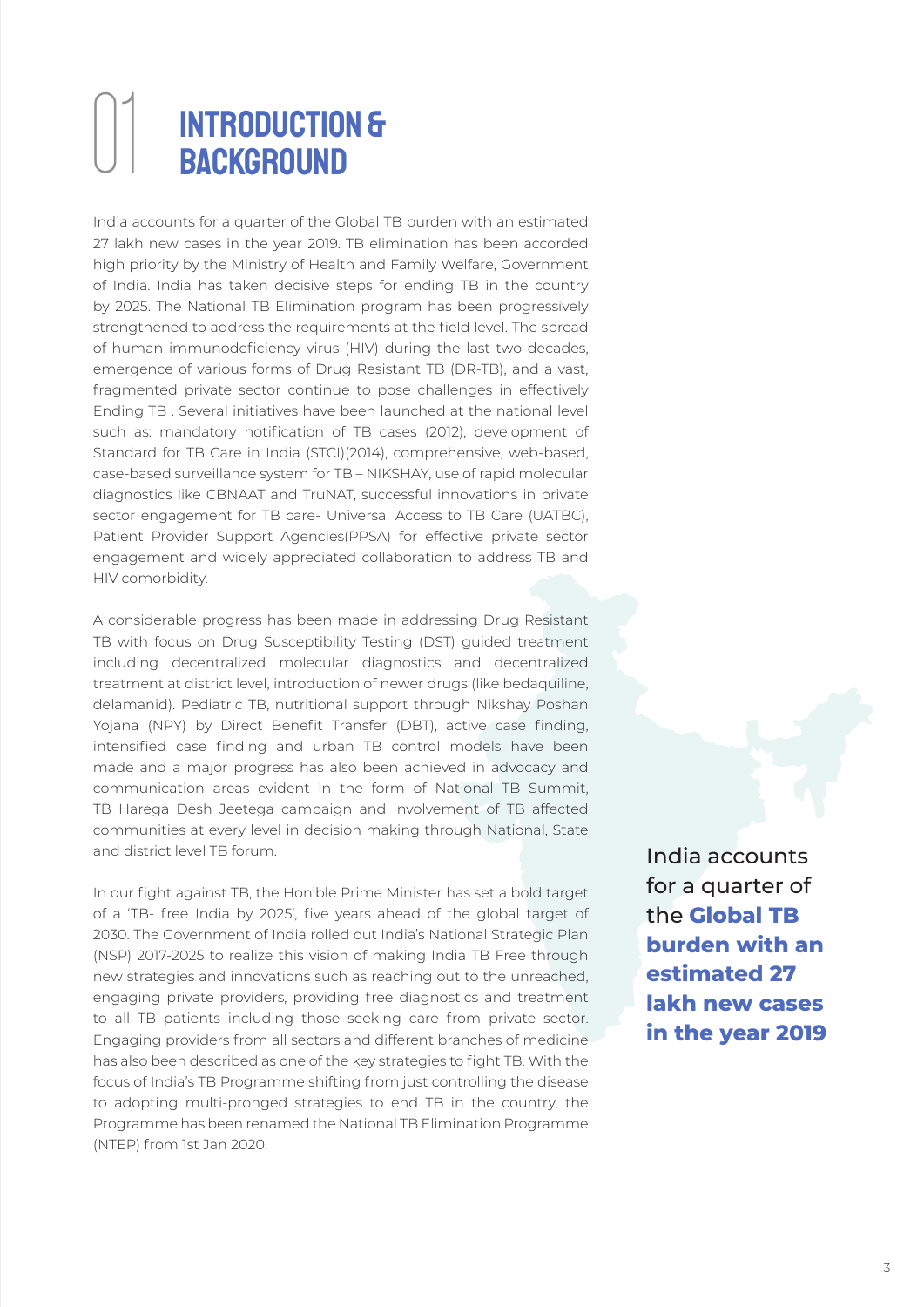#### **END TB STRATEGY** 1.1

Ending the TB epidemic is a Sustainable Development Goal (SDG) target that requires implementing a mix of biomedical, public health and socioeconomic interventions along with research and innovation. The End TB Strategy encompasses a package of interventions that can be fully adapted at country level. It has ten components organized under three pillars and four underlying principles. Implementing the pillars and components of the End TB Strategy while adhering to its underlying principles requires intensified action from and beyond the ministries of health, in close collaboration with all stakeholders including other ministries, communities, civil society and the private sector. **(https:// www.who.int/tb/strategy/end-tb/en/)**

### 1.2

### National AYUSH Mission (NAM)

National AYUSH Mission (NAM) was launched in 2014. The National AYUSH Mission is a centrally sponsored scheme for promotion of Ayurveda, Yoga & Naturopathy, Unani, Siddha and Homeopathy (AYUSH) medical systems. The objectives of the NAM include following:

- To provide cost effective AYUSH medical services, with a universal access through upgrading AYUSH Hospitals and Dispensaries, co-location of AYUSH facilities at Primary Health Centres (PHCs), Community Health Centres (CHCs) and District Hospitals (DHs).
- To strengthen institutional capacity at the state level through upgrading AYUSH educational institutions, State Govt. ASU&H Pharmacies, Drug Testing Laboratories and ASU & H enforcement mechanism.
- Support cultivation of medicinal plants by adopting Good Agricultural Practices (GAPs) to provide sustained supply of quality raw-materials and support certification mechanism for quality standards, Good Agricultural/ Collection/Storage Practices.
- Support setting up of clusters through convergence of cultivation, warehousing, value addition and marketing and development of infrastructure for entrepreneurs.
- The Ministry of AYUSH has now committed to establishing 12500 Health and Wellness Centers as AYUSH Health and Wellness Centers under Ayushman Bharat in a phased manner by 2023-24. In addition, proposal of 19 Ayurveda, Siddha & Unani and 14 Yoga & Naturopathy treatment packages has been forwarded to National Health Authority (NHA) for inclusion under the PMJAY.



TB elimination has been accorded high priority by the **Ministry of Health and Family Welfare, Government of India**. India has taken decisive steps for **ending TB in the country by 2025**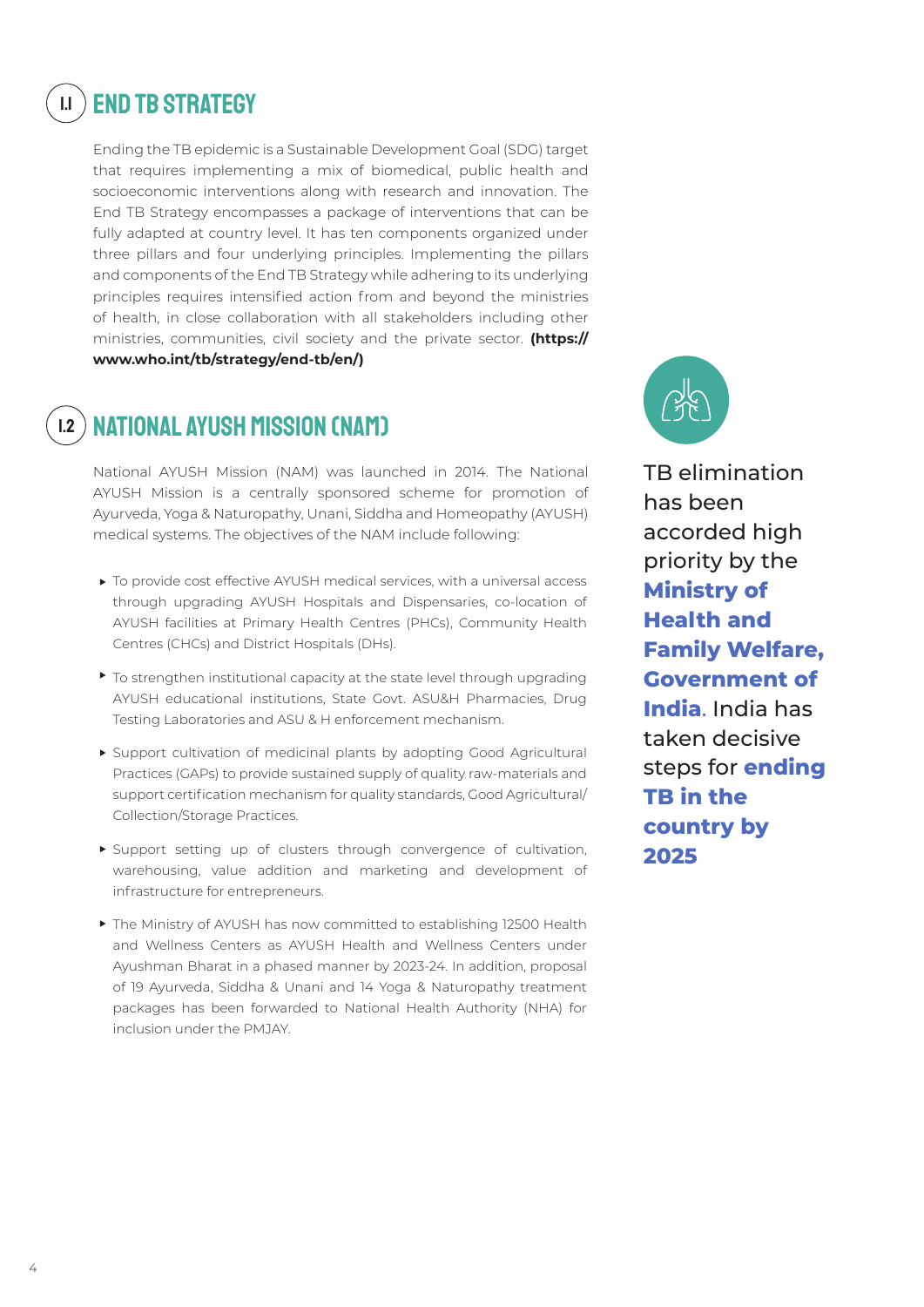# **OBJECTIVES**



Development of linkages and integration of TB care services under the health infrastructure and institutional network affiliated with the Ministry of AYUSH.



Awareness generation, systematic training and sensitization among various communities including AYUSH service providers about NTEP guidelines, TB diagnosis and treatment and recent policy changes and initiatives.



Orientation and sensitization of final year undergraduate student, interns, post-graduate students, faculty of AYUSH on TB prevention, diagnostics and treatment through modular lectures, e-platform and inclusion in the CME programs.



Capacity building of in-service and private AYUSH practitioners through modular trainings and CMEs for early diagnosis of TB, improving referral of patients and their engagement as community DOTS providers/ treatment supporters and involvement in the implementation of National TB Elimination Program (NTEP).



Promote adjuvant use and undertake research collaboration about evidence based AYUSH interventions for TB prevention, control and management; and



Facilitate development of TB-free workplaces by adoption of inclusive workplace policies and best practices at AYUSH institutions, offices, health facilities etc.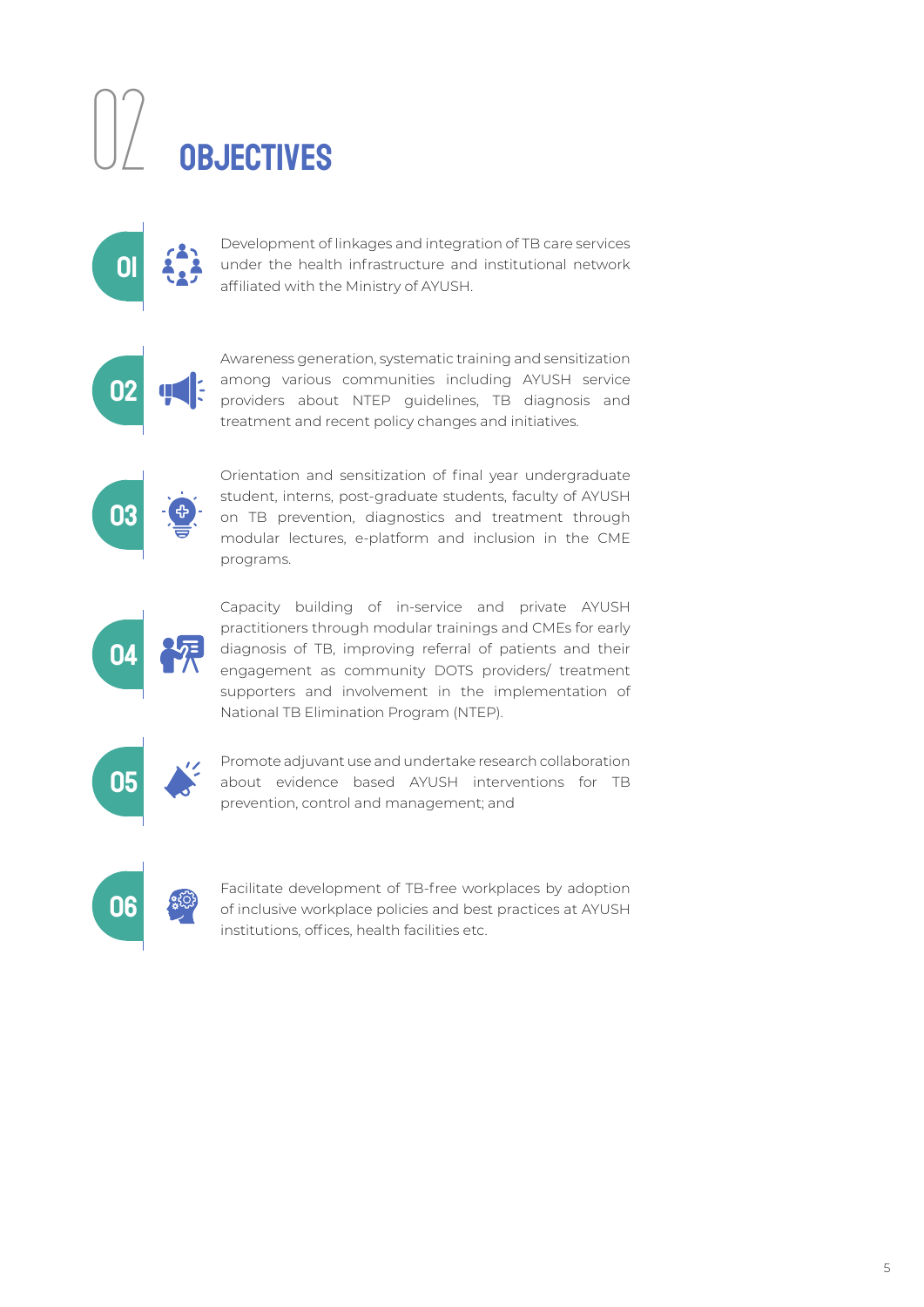# **RATIONALE AND<br>COLLABORATION**

AYUSH providers are an important provider group in the care cascade of various health conditions. The AYUSH providers in India are among the first point of care in several part of the country. Leveraging this network of providers, an efficient symptom identification and referral system may be established to enable early diagnosis. This guidance note has been developed, to enhance the collaboration between National TB Elimination Programme (NTEP) and AYUSH Mission to meet the objective of ending TB by 2025.

### 3.1 COLLABORATIVE FRAMEWORK

So far, the program has engaged with AYUSH providers largely for referral of presumptive TB cases and provision of treatment support as treatment supporter. In July 2019, the Ministry of AYUSH and Central TB Division signed a MoU with an objective to forge convergence at policy planning and programme implementation levels across both the ministries for inter-sectoral and accelerated response towards a TB Free India. Accordingly, a Technical Working Group (TWG) on AYUSH and NTEP Collaboration has been formed.

#### 3.1.1. Areas of collaboration

#### **3.1.1.1. At Service delivery level in Public Health System**

- **Screening for TB:** All AYUSH Medical Officers posted through NHM at health centers as well as in other programs (such as the RBSK) and those posted through Ministry of AYUSH at dispensaries and AYUSH hospitals are encouraged to actively screen for presumptive TB cases and refer presumptive TB cases to nearest NTEP diagnostic health facility (DMC/ NAAT site) for TB testing as per programme policy. This includes the Community Health Officers (CHOs) who have been appointed at the Health & Wellness Centres (HWCs) under Ayushman Bharat.
- **Counseling:** States may consider linking TB clinics/ chest clinics with AYUSH providers at co-located facilities for effective counselling of TB patients (for nutrition, de-addiction and treatment adherence counselling) at AYUSH clinics post examination/ consultation.
- **Contact Tracing:** Coverage of contact tracing and long-term followup are an important activity for TB control. AYUSH providers network can be leveraged for long term follow up, every 6 monthly upto 2 years post- treatment completion and contact tracing for identification of more TB cases in the community. Appropriate linkage of contact tracing



In July 2019, the **Ministry of AYUSH and Central TB Division signed a MoU** with an objective to forge convergence at policy planning and programme implementation levels across both the ministries for inter-sectoral and accelerated response **towards a TB Free India**.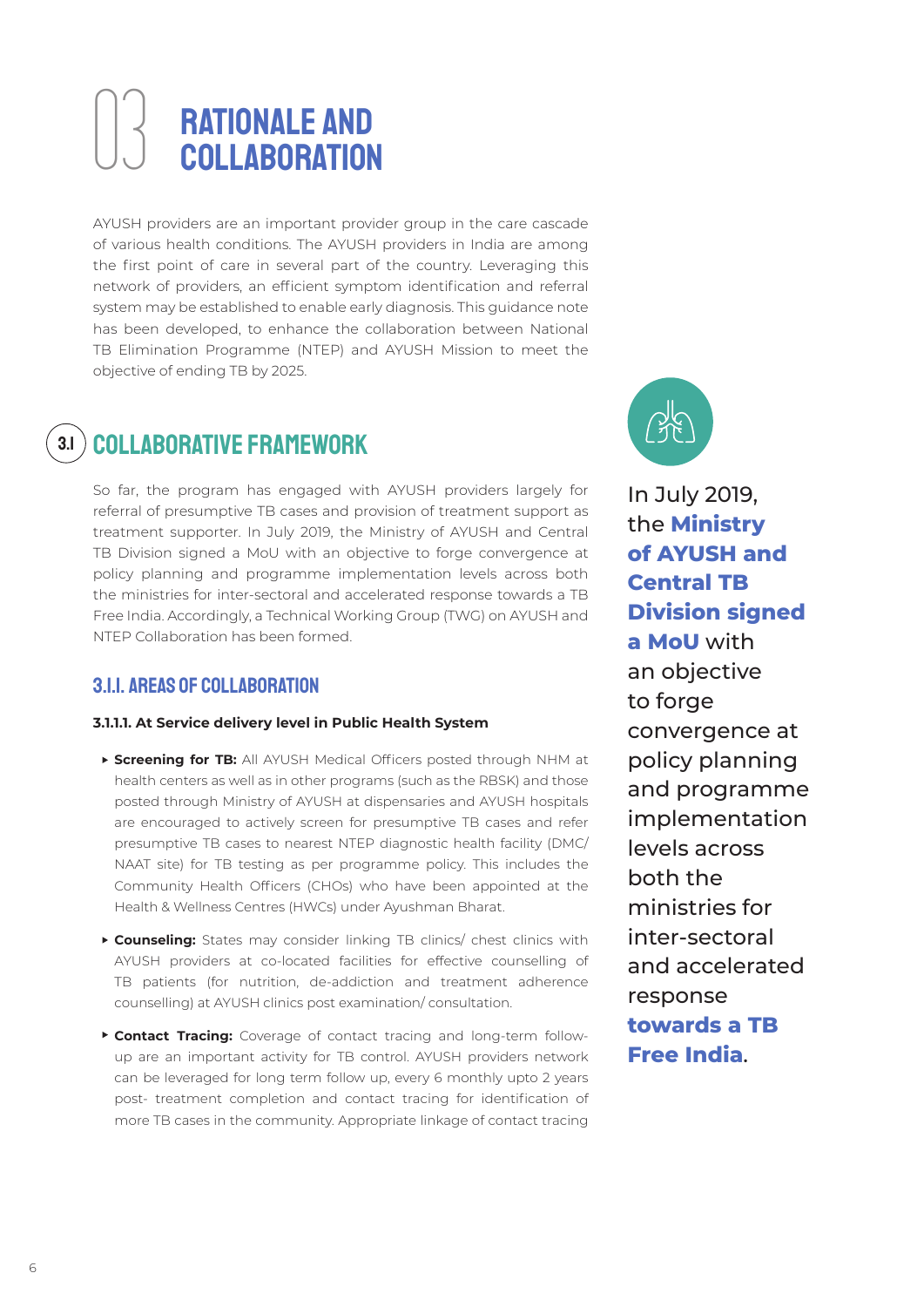with TB and Latent TB Infection (LTBI) management as per programme guidelines, can also be ensured.

- **Treatment Adherence:** AYUSH Providers are advised to ensure that all TB patients seeking care at facilities linked to National AYUSH Mission and under AYUSH department in State, are linked with National TB Elimination Program and personnel posted there for actively supporting treatment adherence including that in LTBI management.
- **Preventing Loss to follow-up:** Any loss to follow-up (LTFU) need be brought to the notice of NTEP program.
- **Patient Follow-up:** AYUSH providers will be provided with line-list of all under care TB patients in their areas and will be encouraged to maintain a regular contact with the patients there by motivating them to complete treatment and ensuring post treatment follow up (at 6 months, 12 months, 18 months, and 24 months post treatment completion).
- **Linkages** must be developed between the key programme staff and the AYUSH providers under the guidance of the Block/ Taluk of Medical officer in an urban setup. MO-TC to ensure that public health action such as nutritional support, co-morbidity testing for HIV, Diabetes, etc are provided to all TB patients.
- **Community engagement:** The AYUSH MOs and CHOs will work closely with TB Champions at the Block/TU and sub-centre levels respectively to coordinate TB advocacy and sensitization in their respective geographies.
- **aDSM (Active Drug Safety Monitoring and Management):** During the follow up visits, AYUSH practitioners may actively look out for common side effects associated with anti-TB medication, and counsel or refer the patients as per need. This early detection and management of side effects will help the programme in retaining patients on treatment and help improve successful treatment outcomes.

AYUSH Health Centers and Hospitals may be encouraged and provided with necessary technical know-how & technical support from NTEP to establish DMC and/or CBNAAT/Truenat facilities wherever feasible.

#### **3.1.1.2. AYUSH College Level**

- **Screening for TB:** All AYUSH teaching facilities should establish system for identification of symptomatic patients from both outpatient and Inpatient departments and ensure referral linkages with NTEP program.
- **Treatment Adherence:** Teaching Institutes are advised to ensure that all TB patients seeking care at facilities linked with National TB Elimination Program and personnel posted there for actively supporting the adherence including that in LTBI management.
- **Preventing Loss to follow-up:** Any loss to follow-up (LTFU) need be brought to the notice of NTEP program.
- **aDSM (Active Drug Safety Monitoring and Management):** During the follow up visits, institutes may actively look out for common side effects

AYUSH teaching institutes are advised to orient their interns about NTEP. **15 days orientation Training of all interns** of AYUSH systems should be made mandatory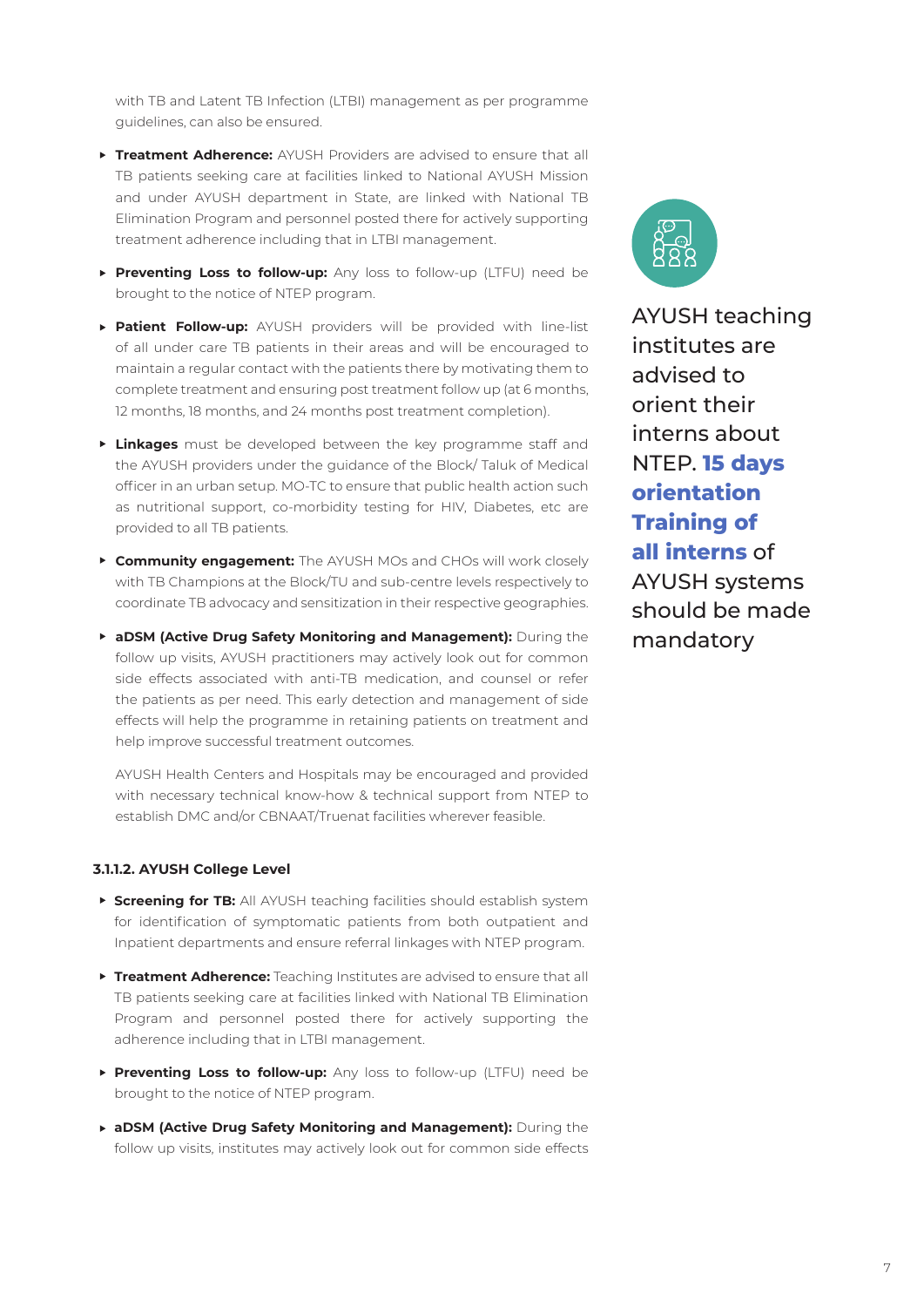associated with anti-TB medication, and counsel or refer the patients as per need. This early detection and management of side effects will help the programme in retaining patients on treatment and help improve successful treatment outcomes.

**Orientation of interns:** AYUSH teaching institutes are advised to orient their interns about NTEP. A 15 days orientation Training of all interns of AYUSH systems should be made mandatory. Training Module for which will be made available by NTEP.

#### **3.1.1.3. Private sector from district & below level**

- Respective State AYUSH officers will reach out to State AYUSH councils and involve AYUSH providers in NTEP and the communications regarding involvement in TB related activities will be conveyed to private sector providers through CMEs and other appropriate mass-messaging platforms.
- $\triangleright$  The councils are encouraged to discuss progress on these with private sector AYUSH providers and review the same along with the State and District TB Programme Managers.
- **Screening for TB:** A system should be establish for all AYUSH private facilities for identification and referral of symptomatic patients to the nearest NTEP facility.
- **Treatment Adherence:** Private facilities are advised to ensure that all TB patients seeking care at respective facilities are actively supporting the adherence of treatment including that in LTBI management.
- **Preventing Loss to follow-up:** Any loss to follow-up (LTFU) need be brought to the notice of NTEP program.
- **aDSM (Active Drug Safety Monitoring and Management):** During the follow up visits, private facilities may actively look out for common side effects associated with anti-TB medication, and counsel or refer the patients as per need. This early detection and management of side effects will help the programme in retaining patients on treatment and help improve successful treatment outcomes.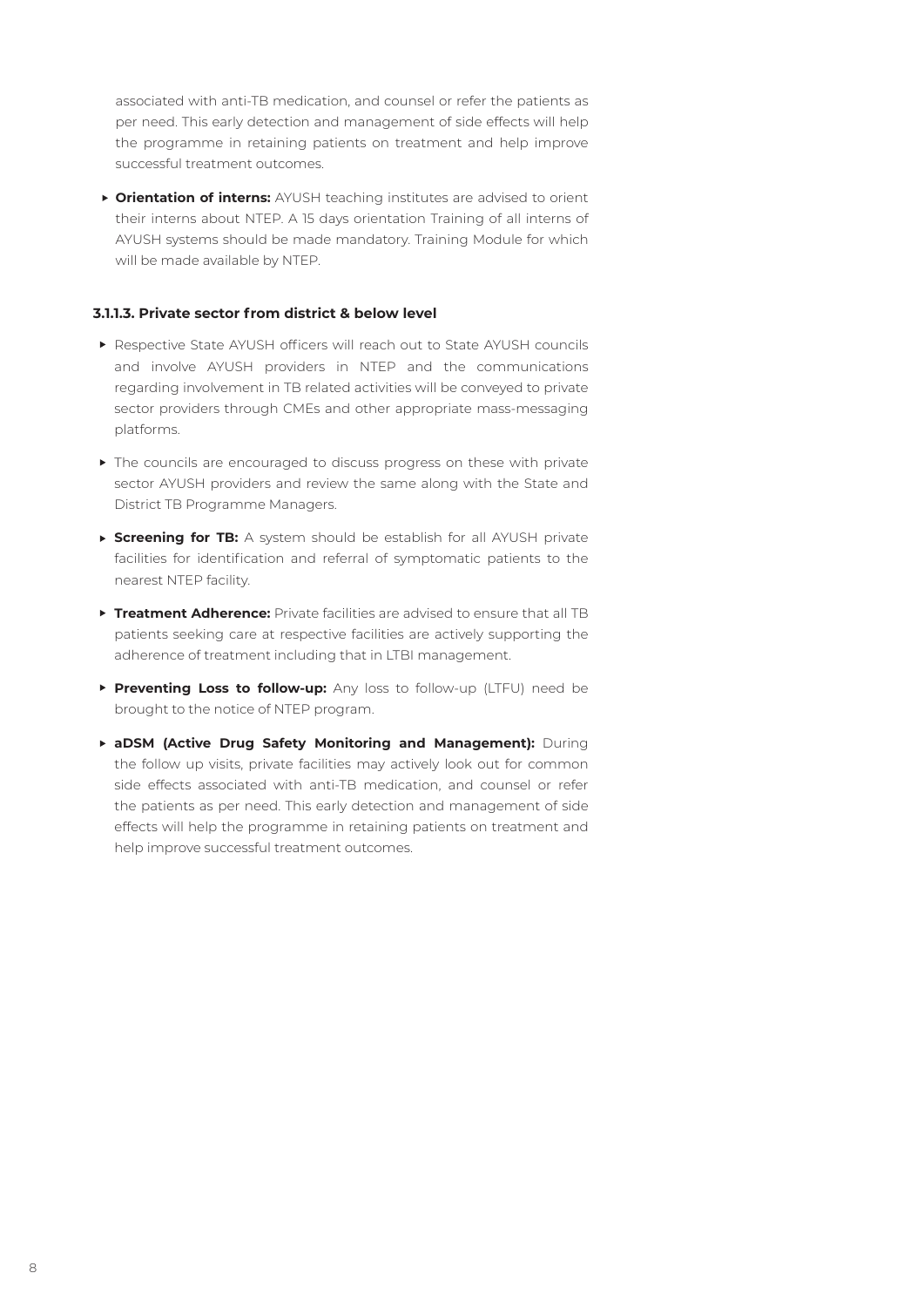### Operational guidelines for implementation 04

#### Formation of a Technical Working Group (TWG) at National and State levels  $4.1$

- The TWG on NTEP-AYUSH Collaboration at the National level will meet periodically, to ensure policy level alignments through discussions and deliberations by experts from both Ministries. Several short-term measures, as specified in the next section, will be implemented across all levels to help shape policy measures in mid and long term.
- For better implementation of these initiatives States are encouraged to add State TB officers in State level Executive Committee of State AYUSH Mission. All State Programme Officers should establish mechanisms to ensure that the above-mentioned key activities are prioritized as per program needs.
- In district Task Force of NTEP, representatives from AYUSH teaching institutes & district AYUSH officer should be included.

SUPPORT EXTENDED TO

AYUSH practitioners by



The TWG on NTEP-AYUSH Collaboration at the National level will meet periodically, **to ensure policy level alignments through discussions and deliberations**  by experts from both Ministries



05

**NTEP** 

Private AYUSH providers would be eligible for Informant incentive of Rs. 500 per patient detected with TB on referral to a government health facility by said informant.



Treatment Supporter Honorarium of Rs. 1000 per DSTB patient and Rs. 5000 per DRTB patient would be paid, if a private practitioner has served as 'Treatment Supporter' for TB patients.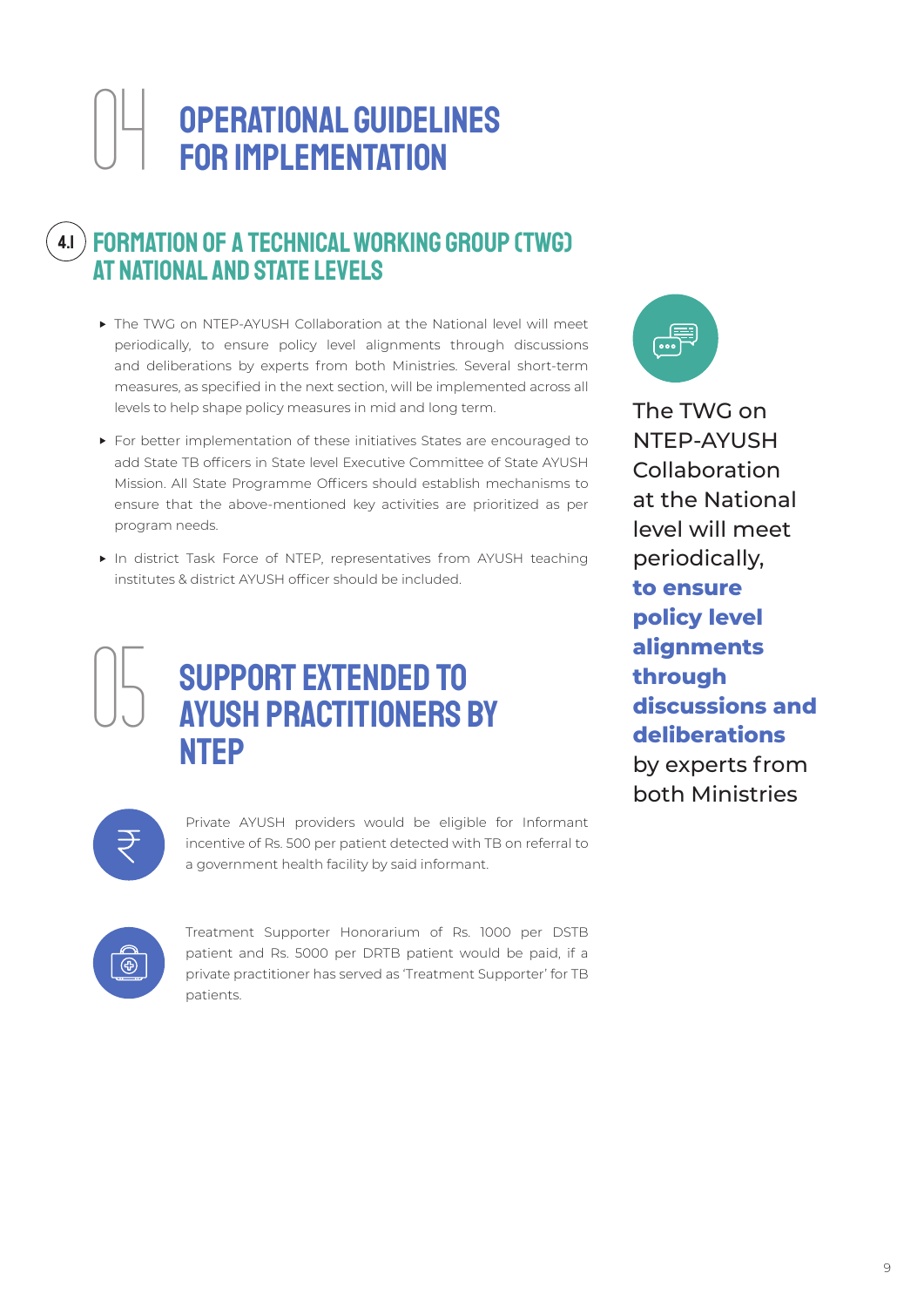# 06 Review Mechanism

- A mechanism should be in place to have periodic review of the progress made and to develop the desired action plan and take corrective measures accordingly, at all levels, viz. National, State and District.
- There may be provision of Quarterly Review Meetings at National level in first year and then remaining meetings may be held Bi-Annually between Central TB Division and Nodal Officer, Ministry of AYUSH OR in the form of Technical Working Group (TWG) on Collaboration b/w Central TB Division and Ministry of AYUSH.
- There may be provision of Quarterly Review Meetings at State level between State TB Officer and State AYUSH Commissioner/Nodal Officer NTEP & AYUSH collaborative activities and the updates may be sent to the Central TB Division by the STOs.
- There may be provision of Quarterly Review Meetings at District level between District TB Officer and District AYUSH Commissioner/ Nodal Officer. Updates in this regard may be sent to the State TB Officer (STO).
- All the required reporting and recording formats to be made available at all AYUSH facilities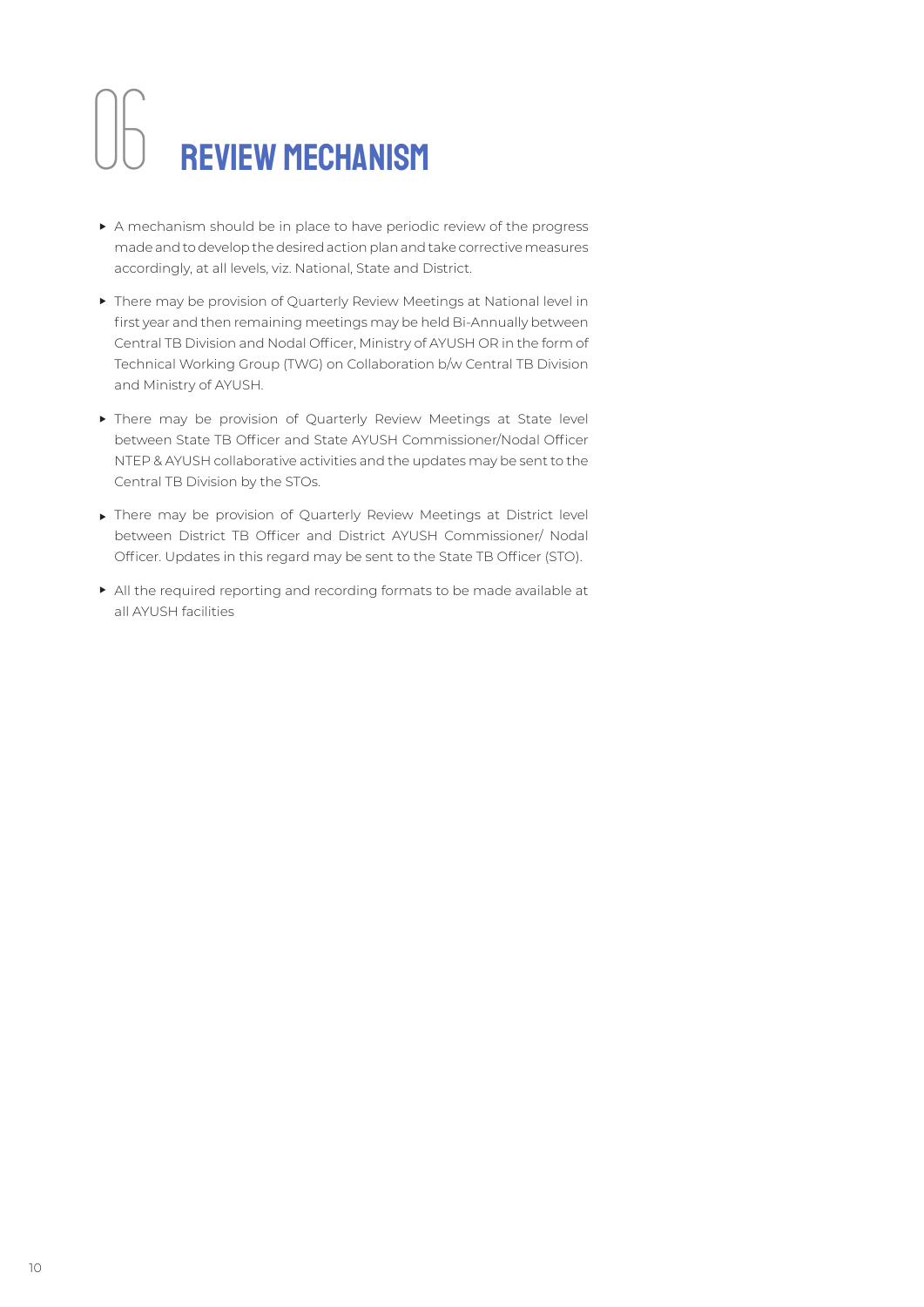## List of Contributors

- 1. Dr. Rajinder Singh Tonk, Chairperson, TWG NTEP-AYUSH.
- 2. Dr Mukund Uplekar, Honorary Professor, Interdisciplinary School of Health Sciences, Pune University, Pune
- 3. Dr DC Katoch, Former Adviser (Ayurveda), Ministry of AYUSH
- 4. Dr M.A. Qasmi, Joint Adviser (Unani), Ministry of AYUSH
- 5. Dr. Raghuram Rao, Joint Director (TB), CTD, MoHFW
- 6. Dr Somsekhar, Director, NTI
- 7. Dr Rakesh Dayal, State TB Officer, Jharkhand
- 8. Dr Himanshu Negandhi, Additional Professor, PHFI, Delhi
- 9. Dr Suresh Shastri, Joint Director, Karnataka
- 10. Dr Sanjeev Sharma, Director, National Institute of Ayurveda, Jaipur
- 11. Dr Anil Khurana, DG Incharge -Central Council for Research in Homeopathy, Ministry of AYUSH
- 12. Dr Rakhee Singh, Joint Director-Ayush & Nodal Officer for RNTCP , HP Government
- 13. Dr GS Tomar, Retd Professor and Practitioner, Allahabad (U. P.)
- 14. Shri Sudheshwarkumar Singh, TB Patient Representative, Bihar
- 15. Dr Avi Bansal, JALMA, Agra
- 16. Dr Asif Shafie, Technical Officer, CTD, MoHFW
- 17. Dr Almas Shamim, National Consultant, CTD, MoHFW
- 18. Dr Lalit Mehandru, National Consultant, CTD, MoHFW
- 19. Dr Krushna Sirmanwar, Senior Program Officer, PATH